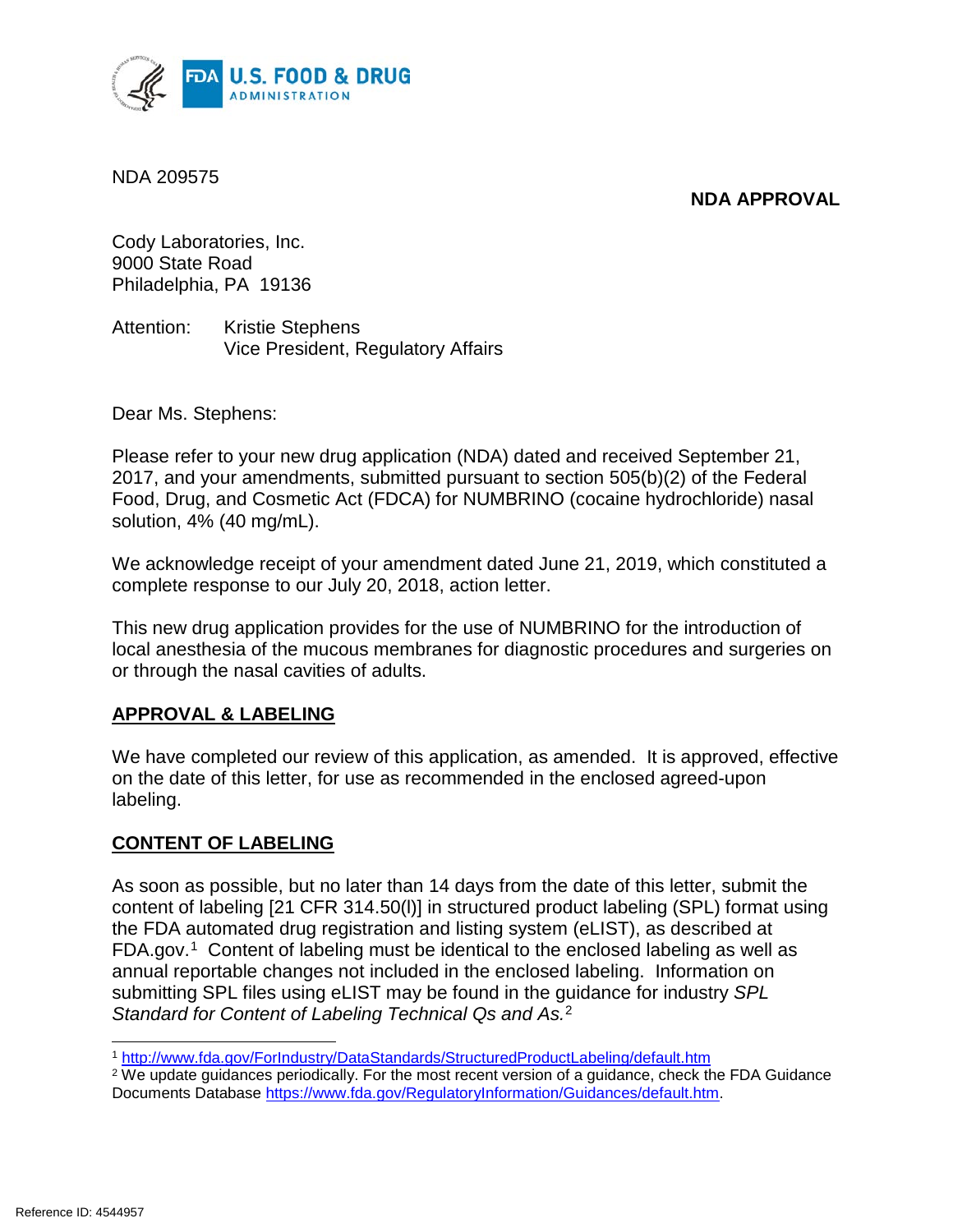The SPL will be accessible via publicly available labeling repositories.

### **CARTON AND CONTAINER LABELING**

 carton and container labeling as soon as they are available, but no more than 30 days guidance for industry *Providing Regulatory Submissions in Electronic Format — Certain*  **Carton and Container Labeling for approved NDA 209575**. Approval of this Submit final printed carton and container labeling that are identical to the enclosed after they are printed. Please submit these labeling electronically according to the *Human Pharmaceutical Product Applications and Related Submissions Using the eCTD Specifications*. For administrative purposes, designate this submission "**Final Printed**  submission by FDA is not required before the labeling is used.

### **REQUIRED PEDIATRIC ASSESSMENTS**

 indications, new dosage forms, new dosing regimens, or new routes of administration Under the Pediatric Research Equity Act (PREA) (21 U.S.C. 355c), all applications for new active ingredients (which includes new salts and new fixed combinations), new are required to contain an assessment of the safety and effectiveness of the product for the claimed indication in pediatric patients unless this requirement is waived, deferred, or inapplicable.

We are deferring submission of your pediatric studies according to the timetables listed below, because this product is ready for approval for use in adults and the pediatric studies have not been completed.

 postmarketing studies must be reported annually according to 21 CFR 314.81 and Your deferred pediatric studies required under section 505B(a) of the Federal Food, Drug, and Cosmetic Act/FDCA are required postmarketing studies. The status of these section 505B(a)(3)(C) of the Federal Food, Drug, and Cosmetic Act/FDCA. These required studies are listed below.

3768-1 Conduct a juvenile animal study to characterize the impact of cocaine on brain development and male reproductive tissue and development to support pediatric dosing in children 12 years of age to less than 17 years of age.

The timetable you submitted on December 20, 2019, states that you will conduct this study according to the following schedule:

> Draft Protocol Submission: 3/2020 Final Protocol Submission: 6/2020 Study Completion: 12/2020 Final Report Submission: 6/2021

 **U.S. Food and Drug Administration** Silver Spring, MD 20993 **www.fda.gov**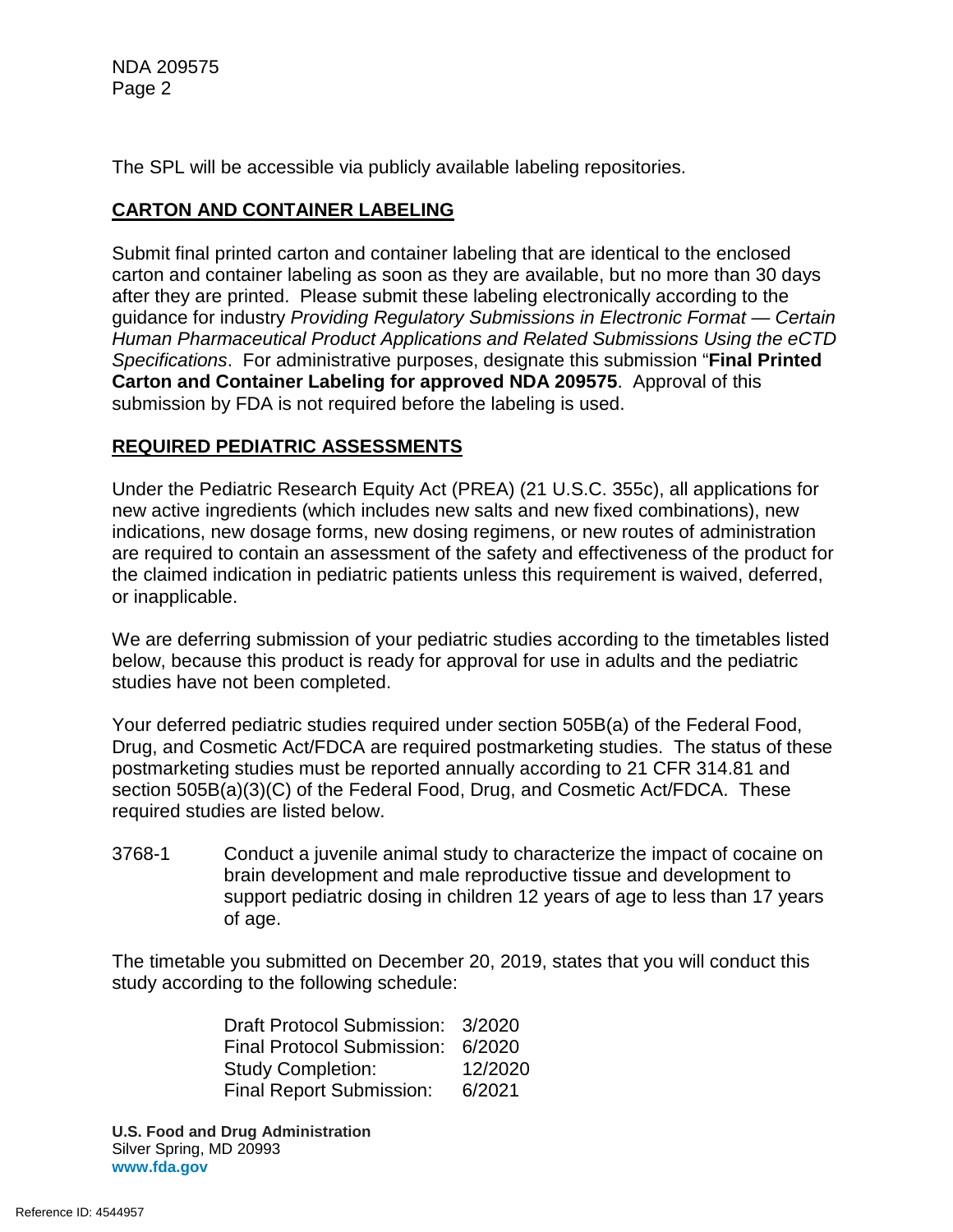3768-2 Conduct a multicenter trial to evaluate the pharmacokinetic and safety profiles of a single topical administration of NUMBRINO for the induction of local anesthesia of the mucous membranes when performing diagnostic procedures and surgeries on or through the nasal cavities in pediatric subjects 12 years of age to less than 17 years of age.

The timetable you submitted on December 20, 2019, states that you will conduct this study according to the following schedule:

> Draft Protocol Submission: 2/2020 Final Protocol Submission: 5/2020 Final Report Submission: 3/2022 Study Completion: 9/2021

Submit the protocols to your IND 106499 with a cross-reference letter to this NDA.

Reports of this/these required pediatric postmarketing studies must be submitted as a new drug application (NDA) or as a supplement to your approved NDA with the proposed labeling changes you believe are warranted based on the data derived from these studies. When submitting the reports, please clearly mark your submission "**SUBMISSION OF REQUIRED PEDIATRIC ASSESSMENTS**" in large font, bolded type at the beginning of the cover letter of the submission

### **POSTMARKETING REQUIREMENTS UNDER 505(o)**

Section 505(o)(3) of the FDCA authorizes FDA to require holders of approved drug and biological product applications to conduct postmarketing studies and clinical trials for certain purposes, if FDA makes certain findings required by the statute.

 We have determined that an analysis of spontaneous postmarketing adverse events developmental adverse events. reported under subsection 505(k)(1) of the FDCA will not be sufficient to identify an unexpected serious risk of fertility, embryo-fetal developmental, or pre-/post-natal

 Therefore, based on appropriate scientific data, FDA has determined that you are Furthermore, the new pharmacovigilance system that FDA is required to establish under section 505(k)(3) of the FDCA will not be sufficient to assess these serious risks. required to conduct the following studies:

3768-3 Conduct a female fertility and early embryonic development study in the rat model to adequately characterize the effect of cocaine on female fertility and early embryonic development.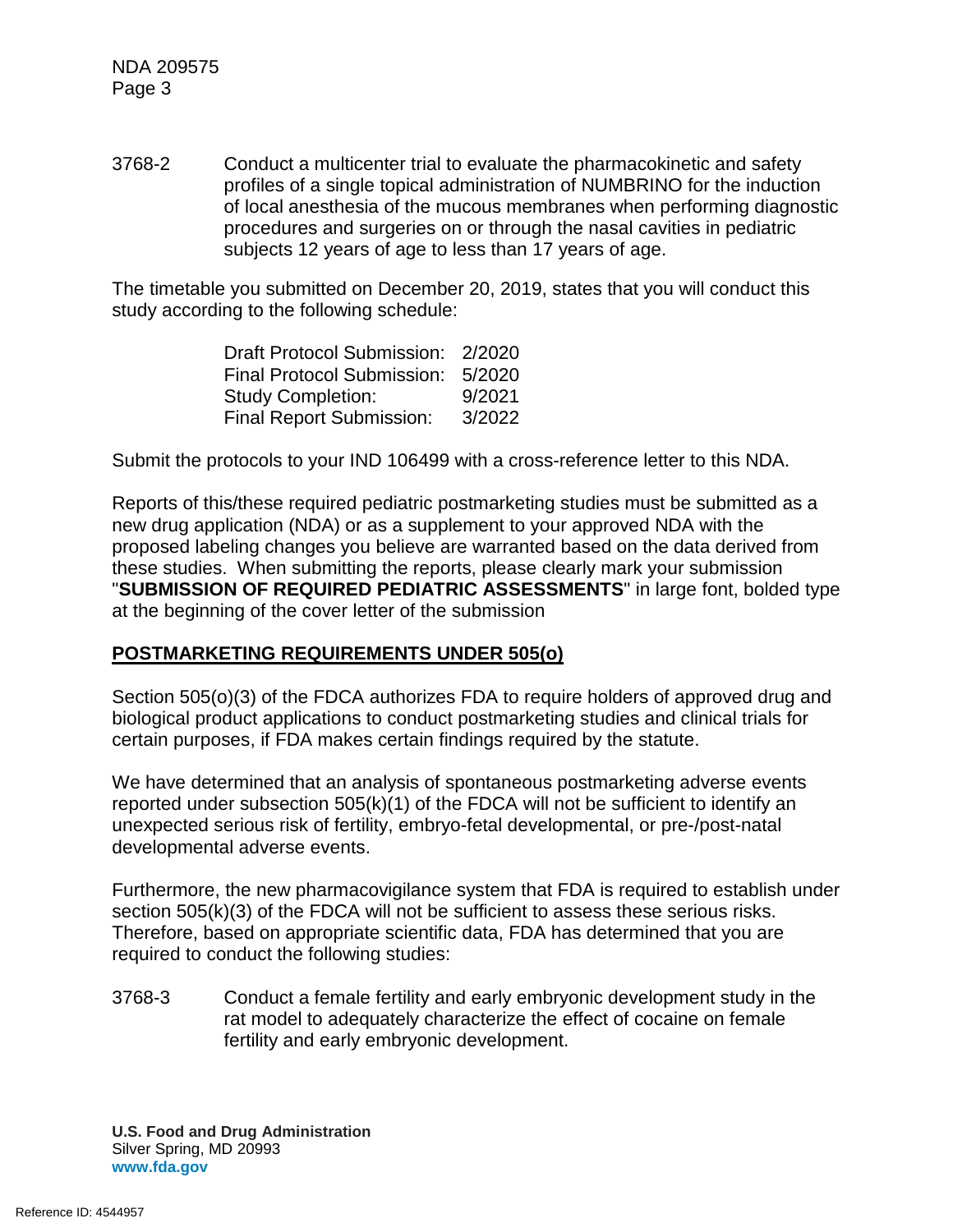The timetable you submitted on December 20, 2019, states that you will conduct this study according to the following schedule:

| <b>Draft Protocol Submission:</b> | 12/2020 |
|-----------------------------------|---------|
| <b>Final Protocol Submission:</b> | 3/2021  |
| <b>Study Completion:</b>          | 6/2021  |
| <b>Final Report Submission:</b>   | 12/2021 |

3768-4 Conduct an embryo-fetal development study in the rat model to characterize the teratogenic potential of cocaine.

The timetable you submitted on December 20, 2019, states that you will conduct this study according to the following schedule:

| <b>Draft Protocol Submission:</b> | 10/2020 |
|-----------------------------------|---------|
| <b>Final Protocol Submission:</b> | 1/2021  |
| <b>Study Completion:</b>          | 2/2021  |
| <b>Final Report Submission:</b>   | 10/2021 |

3768-5 Conduct an embryo-fetal development study in the rabbit model to characterize the teratogenic potential of cocaine.

The timetable you submitted on December 20, 2019, states that you will conduct this study according to the following schedule:

| <b>Draft Protocol Submission:</b> | 10/2020 |
|-----------------------------------|---------|
| <b>Final Protocol Submission:</b> | 1/2021  |
| <b>Study Completion:</b>          | 2/2021  |
| <b>Final Report Submission:</b>   | 10/2021 |

3768-6 during lactation to weaning, growth and development, functional Conduct a pre- and post-natal development study in the rat model to characterize the impact of cocaine on development, including exposure assessments, and reproductive capacity of the offspring.

The timetable you submitted on December 20, 2019, states that you will conduct this study according to the following schedule:

> Draft Protocol Submission: 1/2021 Final Protocol Submission: 3/2021 Final Report Submission: 4/2022 Study Completion: 10/2021

 **U.S. Food and Drug Administration** Silver Spring, MD 20993 **www.fda.gov**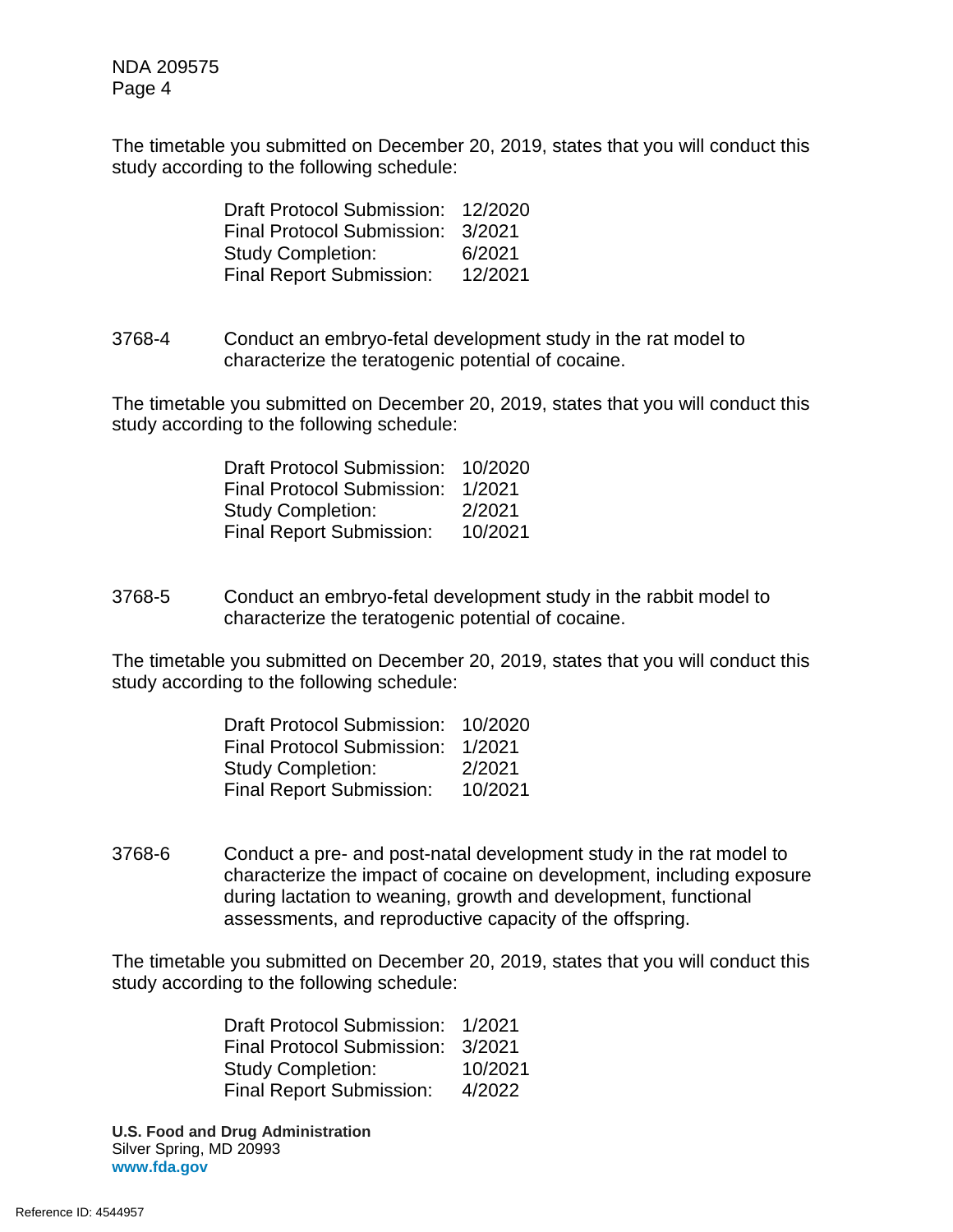### **PROMOTIONAL MATERIALS**

 promotional labeling. To do so, submit, in triplicate, a cover letter requesting advisory You may request advisory comments on proposed introductory advertising and comments, the proposed materials in draft or mock-up form with annotated references, and the Prescribing Information, Medication Guide, and Patient Package Insert (as applicable) to:

> OPDP Regulatory Project Manager Food and Drug Administration Center for Drug Evaluation and Research Office of Prescription Drug Promotion 5901-B Ammendale Road Beltsville, MD 20705-1266

 Alternatively, you may submit a request for advisory comments electronically in eCTD format. For more information about submitting promotional materials in eCTD format, see the draft guidance for industry *Providing Regulatory Submissions in Electronic and Non-Electronic Format—Promotional Labeling and Advertising Materials for Human Prescription Drugs.* 3

 accompanied by a Form FDA 2253. Form FDA 2253 is available at FDA.gov. 4 Information and Instructions for completing the form can be found at FDA.gov.<sup>5</sup> For As required under 21 CFR 314.81(b)(3)(i), you must submit final promotional materials, and the Prescribing Information, at the time of initial dissemination or publication, more information about submission of promotional materials to the Office of Prescription Drug Promotion (OPDP), see FDA.gov.6

### **EXPIRATION DATING**

 dating of 14 months when stored at 20°C –25°C (68°F -77°F) with excursions permitted between 15° - 30°C (59° and 86° F). NUMBRINO (cocaine hydrochloride) nasal solution, 4% (40 mg/mL) is granted an expiry

 $\overline{a}$ 3 When final, this guidance will represent the FDA's current thinking on this topic. For the most recent version of a guidance, check the FDA guidance web page at https://www.fda.gov/RequiatoryInformation/Guidances/default.htm.

https://www.fda.gov/RegulatoryInformation/Guidances/default.htm. 4 http://www.fda.gov/downloads/AboutFDA/ReportsManualsForms/Forms/UCM083570.pdf

<sup>5</sup> http://www.fda.gov/downloads/AboutFDA/ReportsManualsForms/Forms/UCM375154.pdf

<sup>6</sup> http://www.fda.gov/AboutFDA/CentersOffices/CDER/ucm090142.htm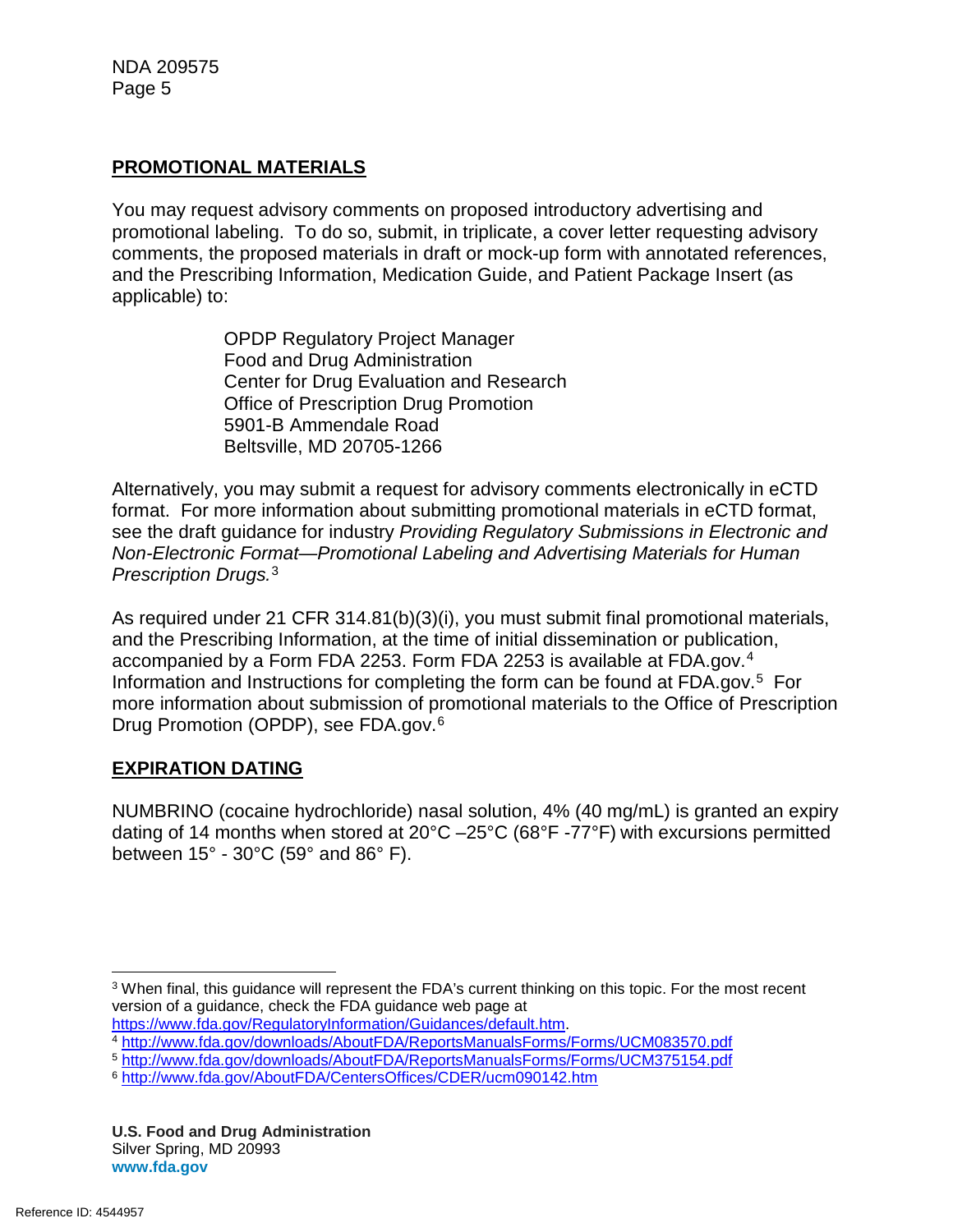#### **REPORTING REQUIREMENTS**

We remind you that you must comply with reporting requirements for an approved NDA (21 CFR 314.80 and 314.81).

 If you have any questions, call Shelly Kapoor, PharmD, Regulatory Project Manager, at 240-402-2787.

Sincerely,

*{See appended electronic signature page}* 

Rigoberto Roca, MD Acting Director Division of Anesthesiology, Addiction Medicine, and Pain Medicine Office of Neuroscience Center for Drug Evaluation and Research

ENCLOSURES:

- Content of Labeling
	- o Prescribing Information
- Carton and Container Labeling

 **U.S. Food and Drug Administration** Silver Spring, MD 20993 **www.fda.gov**